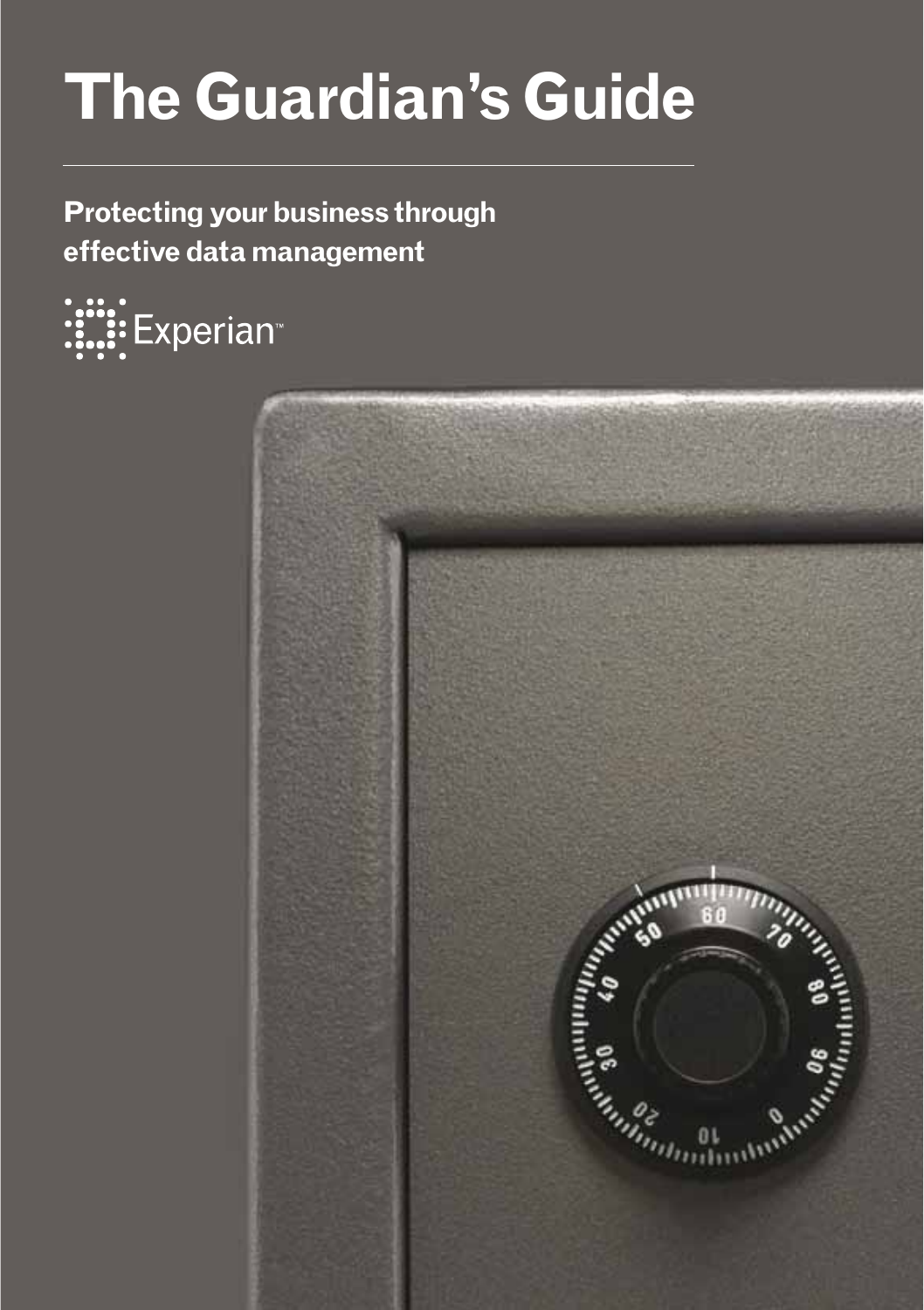## **Know where your customers are actually living**

| "Allocation                                      | Statement                                                                                                                                                                                                                                                                                                                  | $\blacksquare$                                           |                                 | Ξ |
|--------------------------------------------------|----------------------------------------------------------------------------------------------------------------------------------------------------------------------------------------------------------------------------------------------------------------------------------------------------------------------------|----------------------------------------------------------|---------------------------------|---|
| # 41 73124366<br>4 Arenton<br>Muttingham         |                                                                                                                                                                                                                                                                                                                            |                                                          | April 2011<br>а                 |   |
|                                                  | How we have worked out your share entitlement<br>Please read the accompanying gable excutatly. Keep this statement for your records.<br>IMPORTANT) to some that you show your during at the time of successive you must return other Frem A ar<br>Form B to the propositionships provided, to be control by Mile May 1992. |                                                          | <b>Customer Ref:</b><br>4866700 |   |
| Salid Guld                                       | Statement of qualifying account balances                                                                                                                                                                                                                                                                                   | <b>Challing Islams a 2010/04 Conting films at laters</b> |                                 |   |
| Bolid Gold<br><b>JAUTES IN</b><br>$\mathbb{R}^n$ | 2/1277146- 6<br>01 D 2049724<br>٠                                                                                                                                                                                                                                                                                          | 840.046.58<br>228, 906, 81                               | 244.040.41<br>835,268.34        |   |

#### **The scenario**

People move all of the time. In most cases, customers have simply forgotten to tell you that they have moved to a new address, especially if the policy they have with you was taken out some time ago. But in some instances customers may have provided false information from the very beginning, either to make a fraudulent claim or as an honest mistake. Either way, in a short space of time your data can become outdated.

There is also increasing pressure to ensure data compliance from everstricter regulatory bodies, making it more important than ever to ensure data accuracy and keep your customer information as up to date as possible.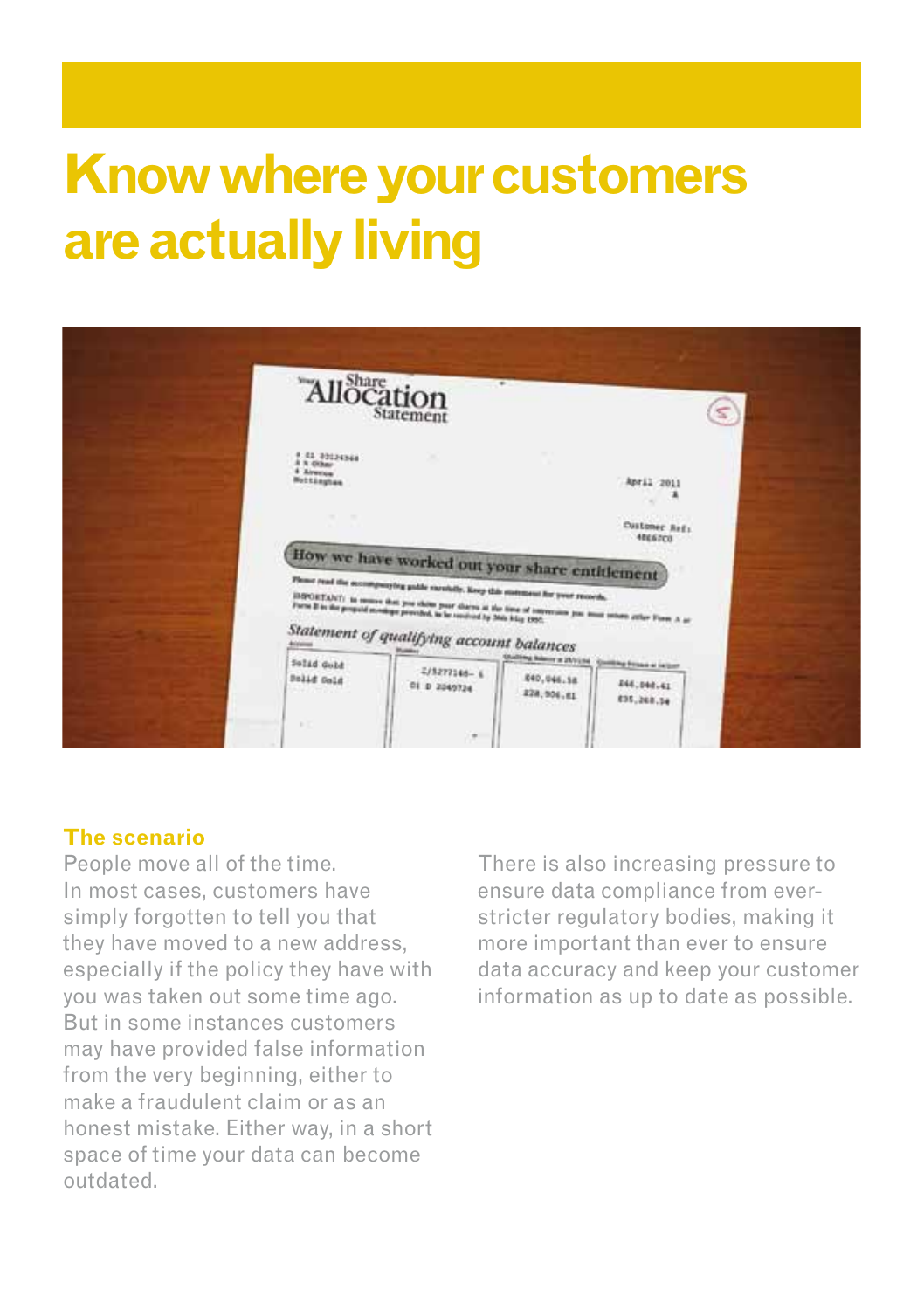Failing to keep up to date contact information and address details on your customers can have a negative impact that can be felt across your entire business. Very suddenly you can lose contact with new and longterm customers – and it can happen without you noticing.

Unknowingly, you could waste significant time, money and resources on undelivered communications, or continue sending payments and important information to the wrong people, damaging your reputation as a responsible provider. If checked by a regulatory body, you could face penalties for not maintaining your customers' information.

#### **The benefits**

Keeping your customer information up to date and accurate is essential not only for compliance, but for maintaining an ongoing relationship with your customers. Knowing where your customers live and how to contact them will ensure your communications are reaching the right people, protecting your corporate reputation in the eyes of your customers and regulatory bodies. Confirming a customer's address will also help you establish if your customers are living as stated, so you can avoid inaccurate policy information and fraudulent claims.

### **Did you know…**

Running regular checks to ensure that your customer address details are up to date is an effective way to make sure that you're sending payments to the right people. Use Experian Autotrace Plus to quickly identify the forwarding address of your customers and keep your data compliant.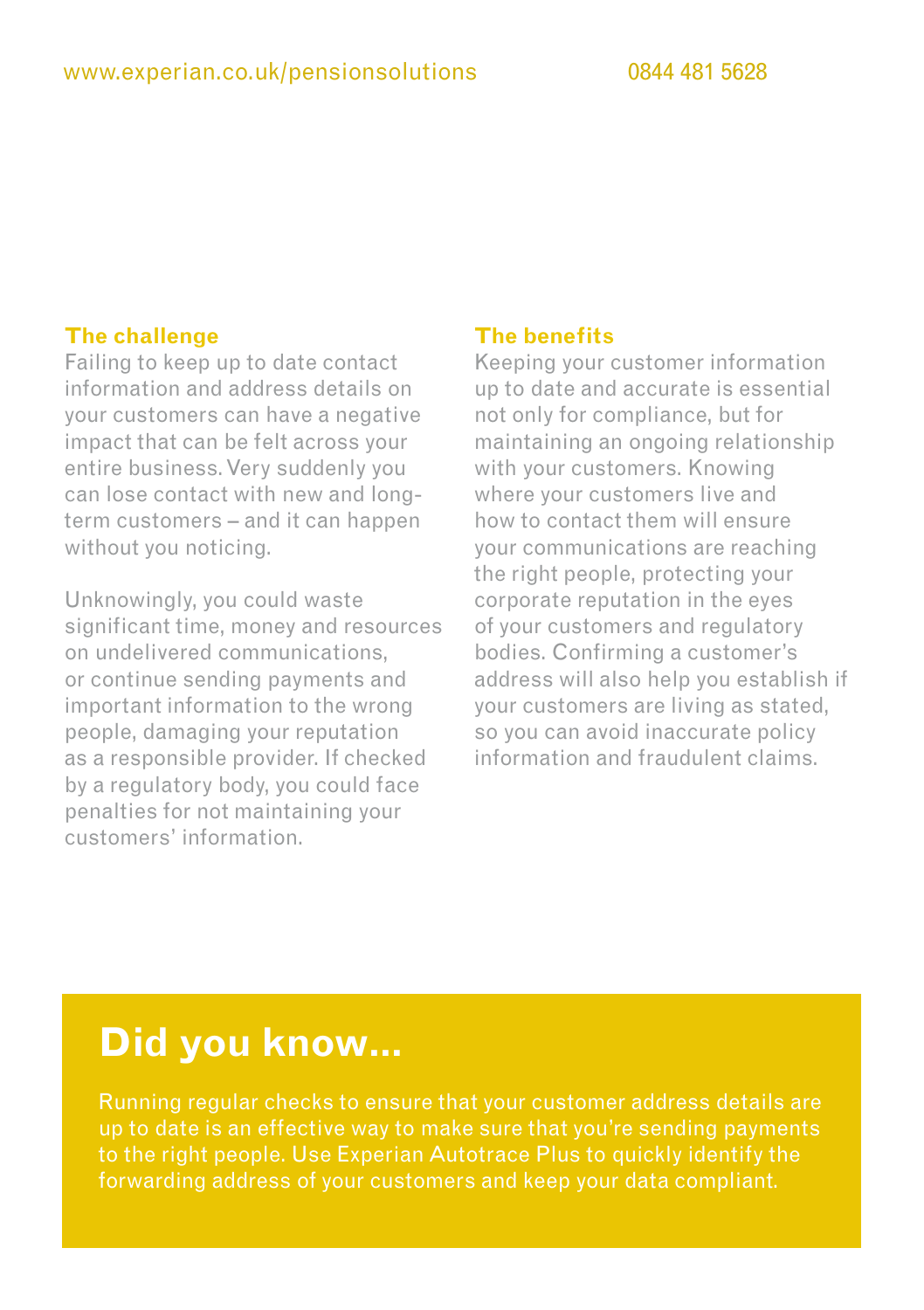### **Know your customers**



#### **The scenario**

Fraud comes in many different forms, from first party and sleeper fraud to impersonation of a deceased and an account takeover. One of the drivers behind fraud is opportunity, which is closely linked to the fraudsters' assessment of being caught. Some customers will provide you with false information with the full intention of committing fraud.

In other cases such as pensions and benefit fraud, opportunists may take advantage of a situation or an oversight on your part. Without the proper customer checks, you cannot be certain that a customer is who they say they are, making it easier for customers to commit fraud.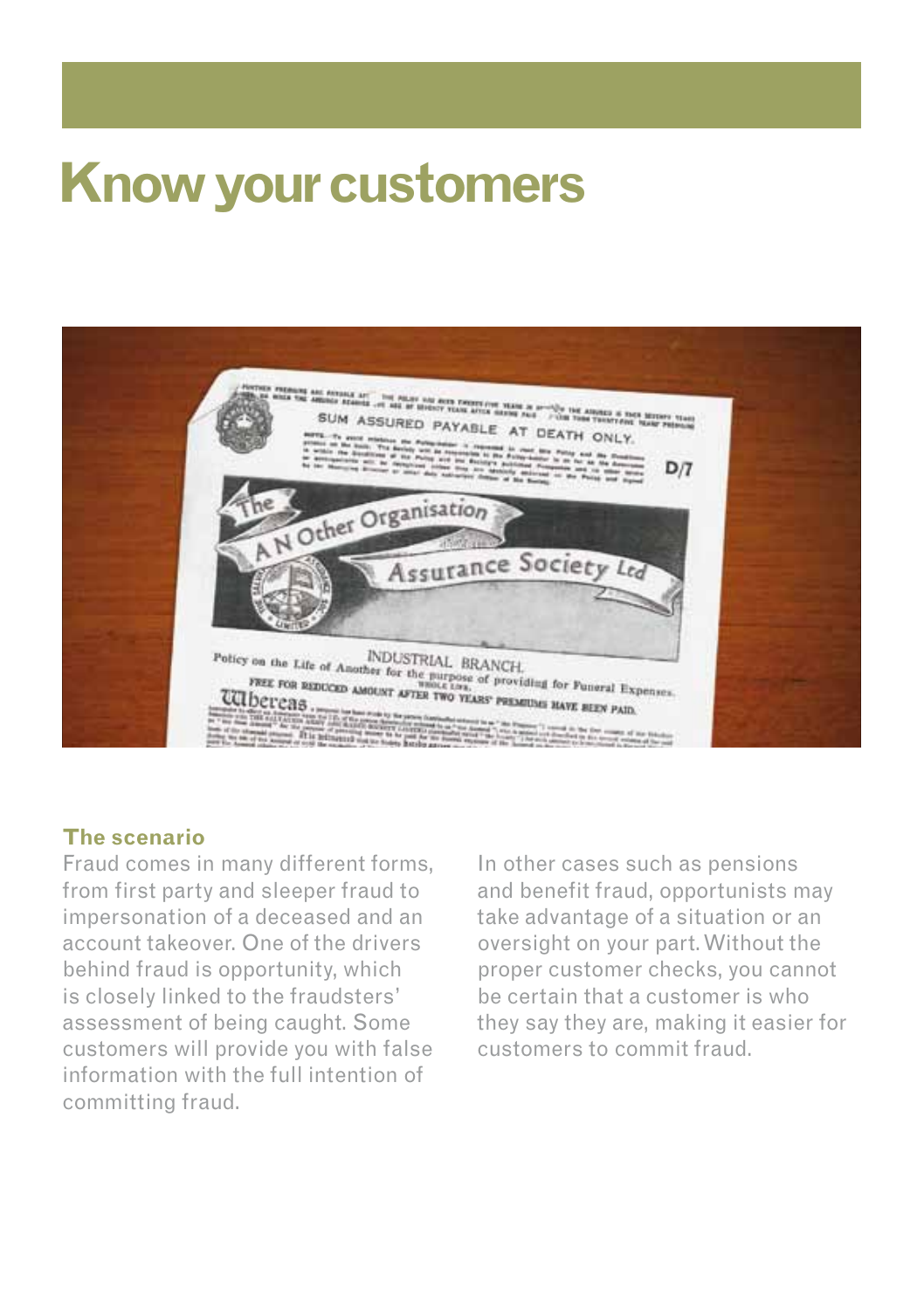Fraud is on the rise. You could face significant losses through fraudulent claims by not taking the proper steps to protect your business, particularly during an economic downturn when the risk of fraud increases. Pensions and benefit fraud are prime targets for opportunists, making it more important than ever to make sure you're sending payments to the right people.

Without the proper checks, your business is vulnerable to fraudsters and you could face penalties from regulatory bodies for not actively trying to reduce fraud. In the process, you could also damage your corporate reputation in the eyes of customers, who may not trust you with their investments.

#### **The benefits**

By confirming the true identity of your customers before and during your relationship with them, you can weed out fraudsters – whether they intend to commit fraud at the very beginning of your relationship or take advantage of an opportunity later down the line. With effective precautions in place. you can be certain that you're paying out the right amounts to the right people, and ensure compliance with increasingly stricter data regulations.

### **Did you know…**

The key to effective fraud risk protection across your business is regular monitoring and data checks. Use Experian Authenticate to confirm the true identity of your customers including name and address to make sure that the people claiming from you are entitled.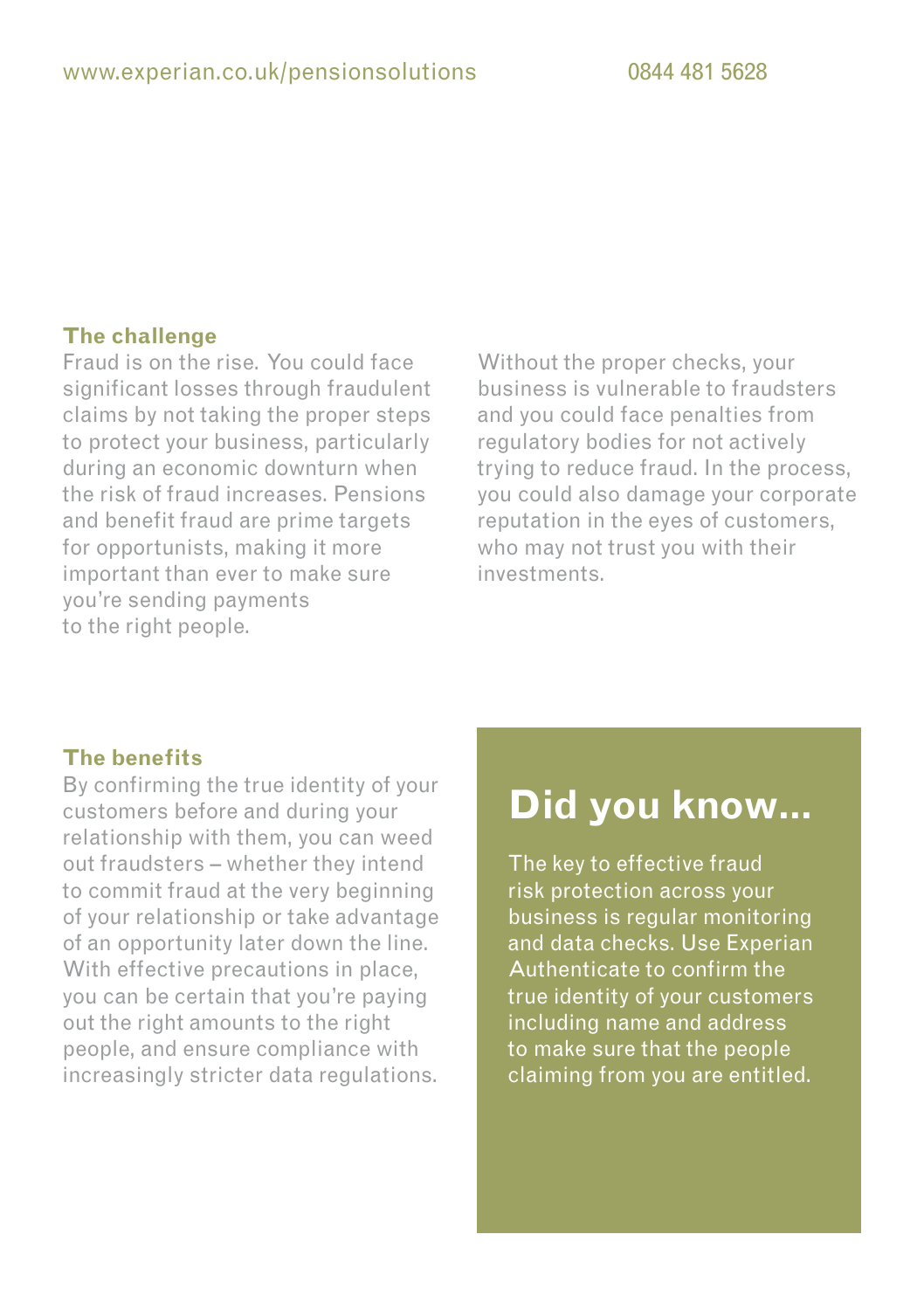## **Know when a customer is deceased**



#### **The scenario**

There are many reasons why your data may contain information on a customer who is deceased. A deceased's family may have no knowledge that a policy exists with you, or there may be no paperwork to instruct the family of what to do. In some cases there may be no-one to notify you that a policy holder has died.

Unfortunately, even when a deceased has family documentation detailing a customer's policy, paperwork and death certificates can take a while to reach you. With regulatory bodies getting stricter about data accuracy and maintenance, it is more important than ever to make sure that you regularly check your data and avoid being the last to know.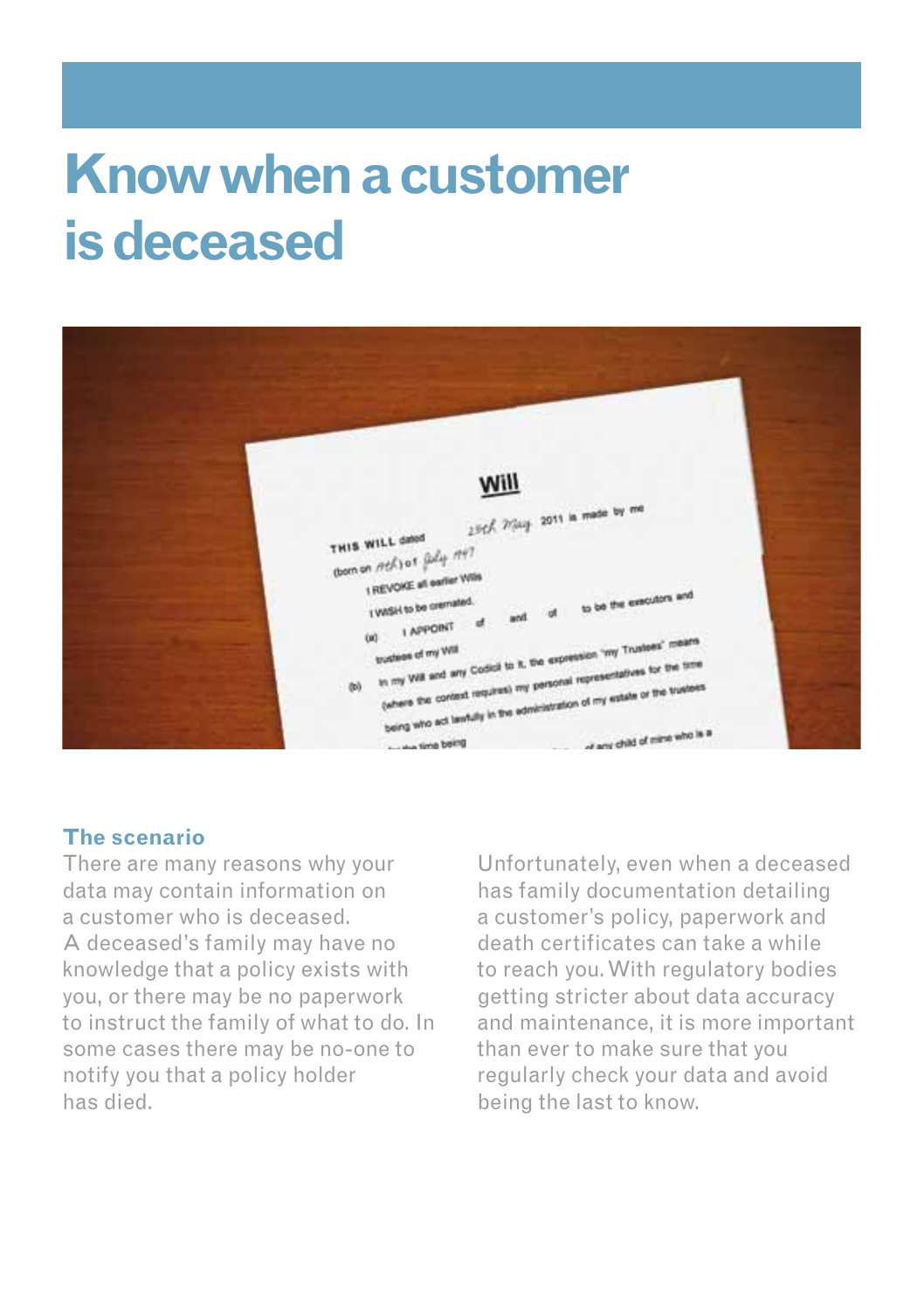The problems caused by not knowing when your customers pass away are far-reaching, and have a damaging impact on both your reputation and your finances. Without regular checks, you could overpay customers who have died, or lose money by paying out to the wrong people in fraudulent life policy and pensions claims.

In doing so you could also harm your reputation by continuing to send information to a deceased person – communications that could upset family members or make you look incompetent to people who now live at the deceased person's address. If checked by a regulatory body, you could face penalties if not found to be actively maintaining your data.

#### **The benefits**

By keeping your data accurate and up to date you can make sure that you're paying out the right amounts to the right people. With regular data checks, you can ensure the information on your customer base is always accurate. This enables you to protect your corporate reputation and minimise inappropriate customer communications.

To regulatory bodies, you can be seen as actively maintaining your data, helping you to avoid penalties.

### **Did you know…**

Checking your data on a regular basis is a quick, easy way to maintain data accuracy. Use Experian's Mortality Data to confirm whether your customers are still alive.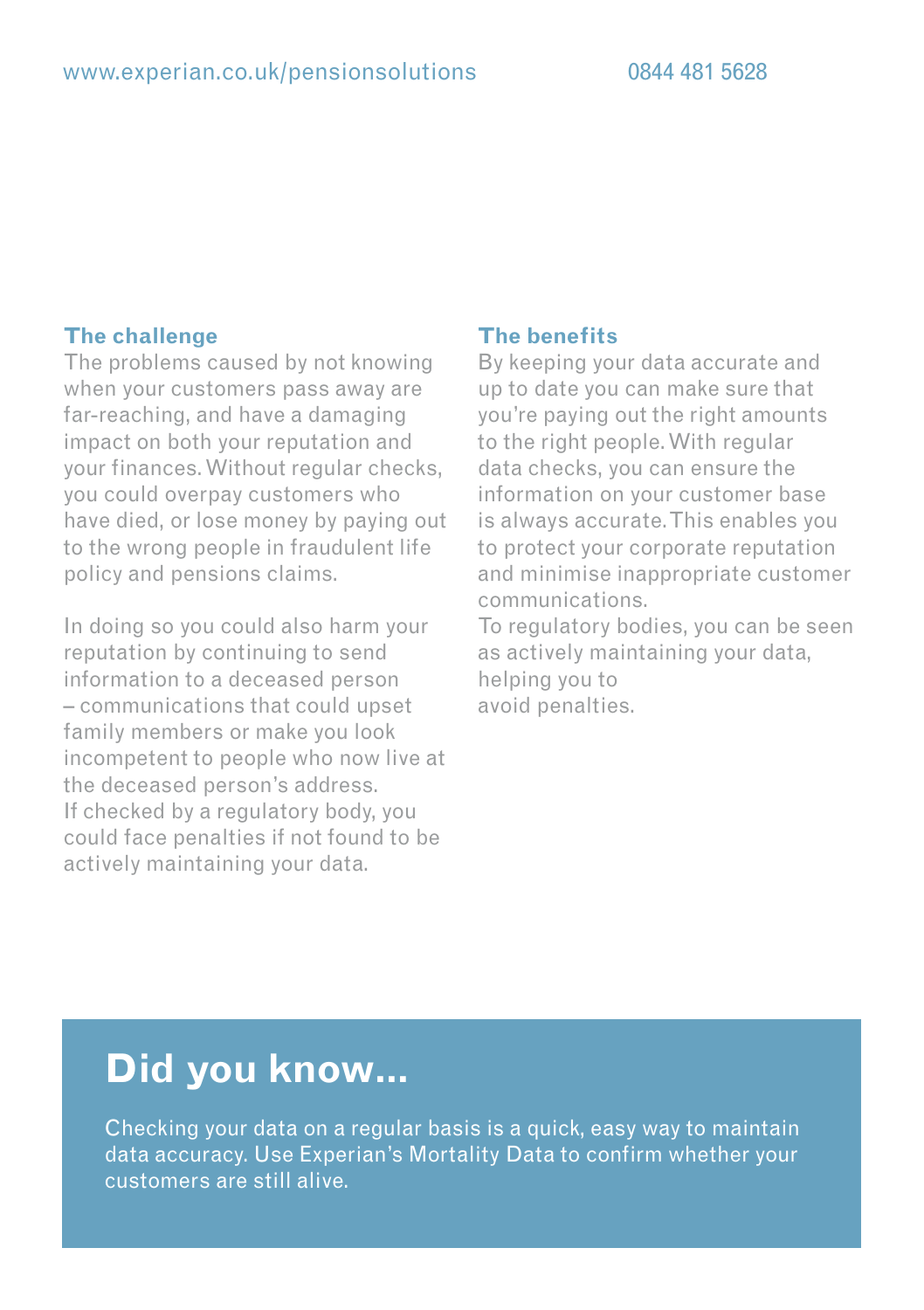## **Reunite customers with lost assets**



#### **The scenario**

People lose track of their policy information for all sorts of reasons. The result is that today an estimated £15 billion lies unclaimed in the UK, tied up in a wide variety of lost assets including life assurance, pensions, shares, dividends, savings and investments. Keeping track of customer details is vital to data quality, and your best way to help your customers keep track of their policies with you.

More recently, regulatory bodies are enforcing stricter rules regarding the accuracy of the information you hold on your customers. In the future, more data checks will be carried out to make sure that data providers like you are acting responsibly and are seen to be maintaining data accuracy to the best of your ability.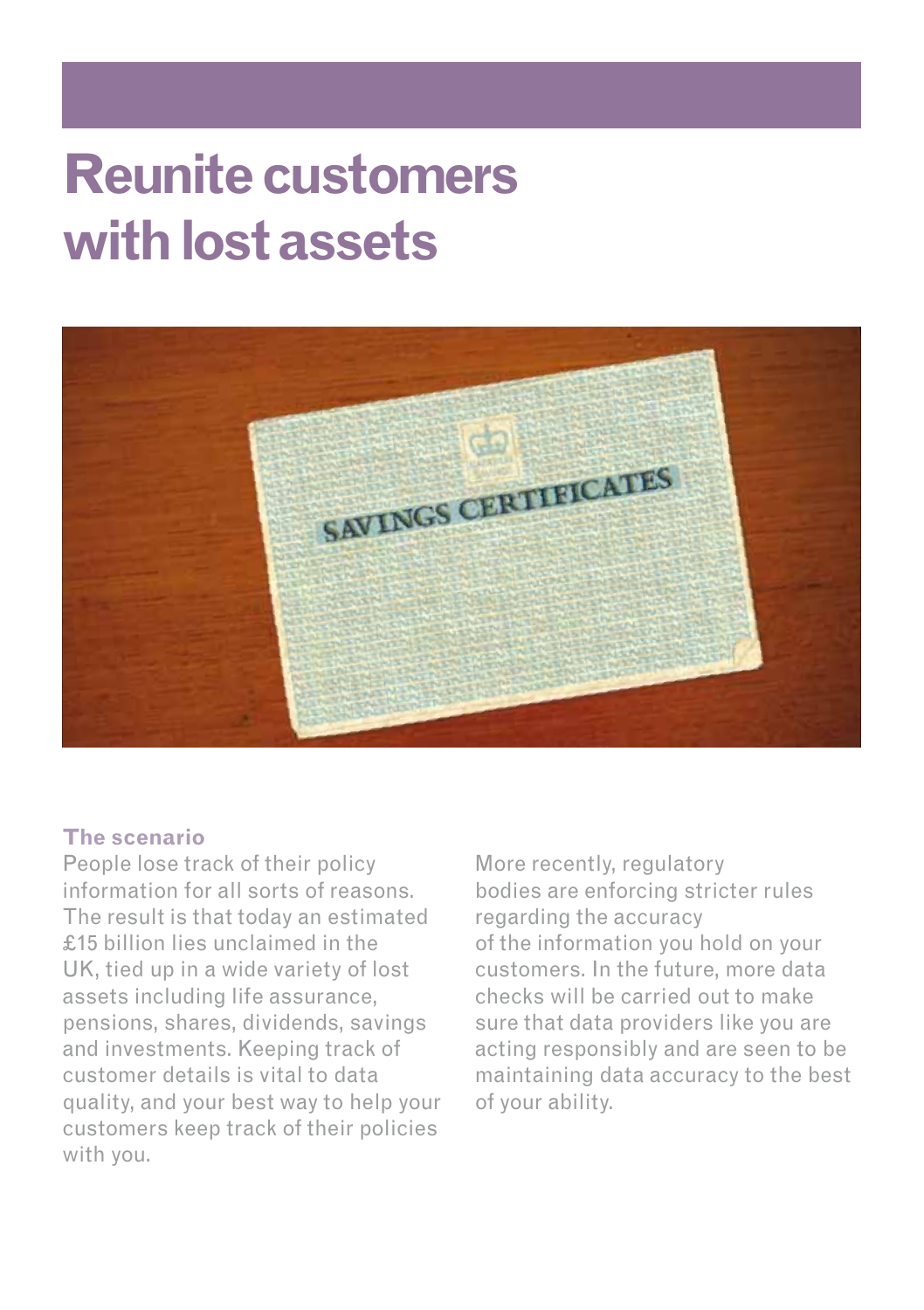Since customer information changes all of the time, your data can quickly outdate if not actively maintained. Once inaccuracies start to occur, you can easily lose contact with your customers. As time goes on unclaimed assets begin to mount up, whether you realise it or not.

Money tied up in unclaimed assets is 'frozen' and cannot be invested into your business. If checked, you could face penalties if a data regulatory body finds that you have not properly maintained your data, or been seen actively doing so.

### **Did you know…**

The Unclaimed Assets Register (UAR) is the largest single repository of unclaimed assets in the UK. By uploading your data to the UAR, you can help your customers reconnect with their lost money. By cleaning your data before you upload, you will reduce fraud and increase genuine claims.

#### **The benefits**

To avoid heavy penalties, it is important to unite your customers with their assets by keeping customer details as up to date as possible. Regular data checks can help you spot and correct inaccuracies early, helping you maintain an ongoing relationship with customers as they move and as their contact details or status changes.